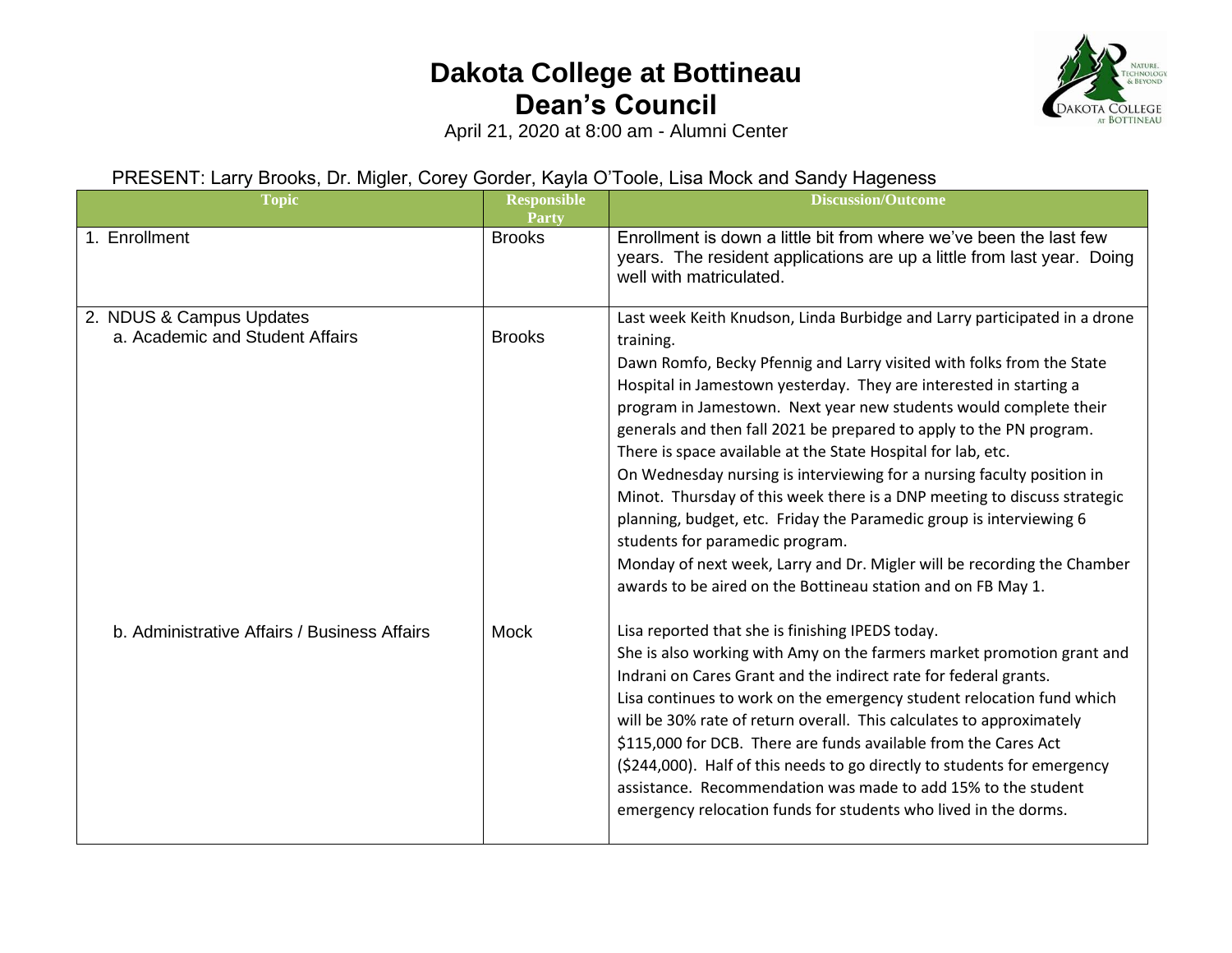

| d. Distance Education Council/Distance Ed and<br><b>Academic Support Services</b> | O'Toole  | Kayla met with staff yesterday, disability services and TRiO are reaching<br>out to students. There are some concerns on a few students they haven't<br>heard from, therefore brainstorming alternative forms to gain a positive<br>contact.<br>Dual Credit inquiries has increased a little bit. The schools are contacting<br>Kayla to get students registered.<br>A couple of dual credit virtual sessions have been set up;<br>April 23 - General Info session<br>April 28 - Help Session<br>April 30 - Faculty Meet-greet<br>The session will be run through Blackboard Collaborate. Registrations<br>have been positive. There are 18 so far for the general session 8 for each<br>of the follow-up sessions.<br>Kayla has proposed a new policy for Distance Education Access Fee<br>Waiver. This will go to the Policy Review Committee. She is also working<br>on a policy for dual credit students to have their BND application fee<br>waived. It has been sent to Student Services and the Business Office for<br>initial review. A discussion was held on providing a temporary waiver.<br>Kayla will work with Lisa Mock on the process. |
|-----------------------------------------------------------------------------------|----------|--------------------------------------------------------------------------------------------------------------------------------------------------------------------------------------------------------------------------------------------------------------------------------------------------------------------------------------------------------------------------------------------------------------------------------------------------------------------------------------------------------------------------------------------------------------------------------------------------------------------------------------------------------------------------------------------------------------------------------------------------------------------------------------------------------------------------------------------------------------------------------------------------------------------------------------------------------------------------------------------------------------------------------------------------------------------------------------------------------------------------------------------------------|
| e. Public Affairs Council                                                         | Hageness | Promoting the Green Thursday events for the Greenhouse and online<br>registration promotion. Also finalizing a brochure for Natural Resources.<br>Working with PTK on a community stimulus "Pay it Forward" project for<br>student involvement. Excellence award nominations have been<br>submitted. The Committee is reviewing and will make recommendations<br>by the end of the week.                                                                                                                                                                                                                                                                                                                                                                                                                                                                                                                                                                                                                                                                                                                                                               |
| f. Athletics                                                                      | Gorder   | The gym floor renovation was supposed to start this week. They should be<br>here next week to start as they are finishing a job in Devils Lake. Athletics<br>is reviewing Hall of Fame nominations. The Selection Committee meets<br>the end of the week to review and make recommendations. An awards<br>banquet will be held in the fall.                                                                                                                                                                                                                                                                                                                                                                                                                                                                                                                                                                                                                                                                                                                                                                                                            |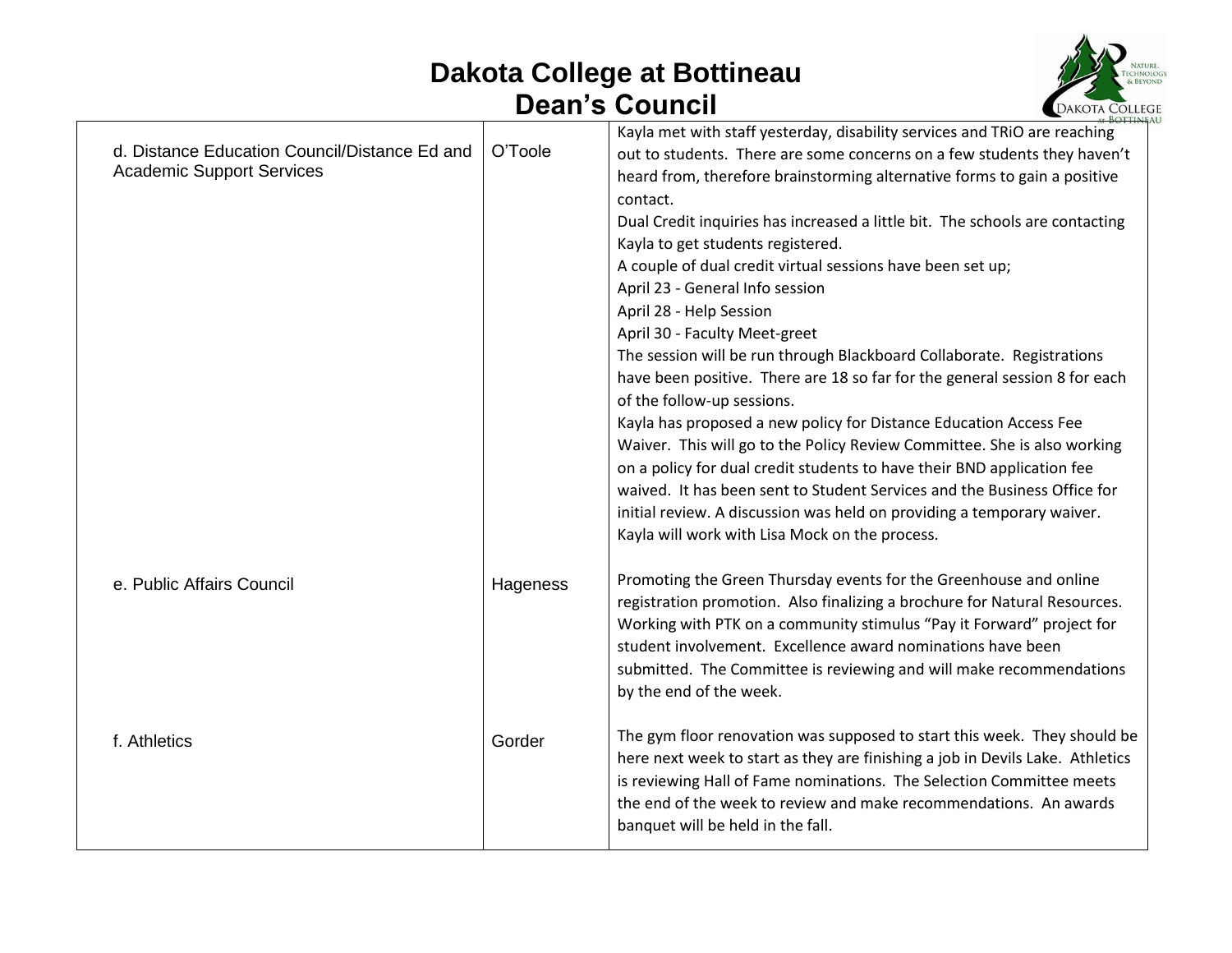- F



| h. Chancellor's Cabinet / Dean's Update                     | Migler | With the uncertainty on how the pandemic will continue to affect us, there<br>is a need to combine efforts to work on projects collectively. The Council<br>was asked to put together a list of projects and bring it to next week's<br>meeting. This will help collaborate efforts throughout campus.                                                                                                                                                                                    |
|-------------------------------------------------------------|--------|-------------------------------------------------------------------------------------------------------------------------------------------------------------------------------------------------------------------------------------------------------------------------------------------------------------------------------------------------------------------------------------------------------------------------------------------------------------------------------------------|
|                                                             |        | The budget process for the next biennium has started. Will be looking into<br>reviewing all facility and capital projects due to budget uncertainty,<br>although will continue to move ahead with Health Center/Old Main<br>campaign. Will present to the Legislature to propose a one-one match, up<br>to \$2 million dollars. Our consultant feels comfortable that one of the<br>large donors may come through.<br>The HLC virtual visit has been conducted and we are waiting for the |
|                                                             |        | accreditation report. There is an assumption assessment will be ear-                                                                                                                                                                                                                                                                                                                                                                                                                      |
|                                                             |        | marked as an area for improvement. We are looking into participating in<br>an HLC Academy as an assessment initiative.                                                                                                                                                                                                                                                                                                                                                                    |
|                                                             |        | City of Minot may have additional funds to go ward the CTE Center                                                                                                                                                                                                                                                                                                                                                                                                                         |
|                                                             |        | between MSU and DCB. This would be in addition to the \$1.54. It appears<br>that there is an additional \$2 million available.                                                                                                                                                                                                                                                                                                                                                            |
| 3. Other                                                    |        | <b>Click Here for Attachment</b>                                                                                                                                                                                                                                                                                                                                                                                                                                                          |
| Annual Performance Evaluations Process &<br><b>Salaries</b> | Migler | Discussion held at the April 15 <sup>th</sup> Cabinet meeting to allow Presidents to<br>modify the staff/faculty annual performance evaluation process on their<br>campuses in response to increased workload placed on supervisors and<br>administrators due to the COVID-19 crisis.                                                                                                                                                                                                     |
|                                                             |        | There is approximately 2.5% available to spend on increases this budget<br>year. Due to COVID-19 the performance evaluations may be more difficult<br>to conduct. Lisa shared there is an automated process forthcoming from<br>the system office. It was noted that we need to determine how to<br>administer salary increases and conduct performance evaluations. This<br>item will be included on next week's Dean's Council agenda.                                                  |
| <b>NDUS Financial Audit 2019</b>                            |        |                                                                                                                                                                                                                                                                                                                                                                                                                                                                                           |